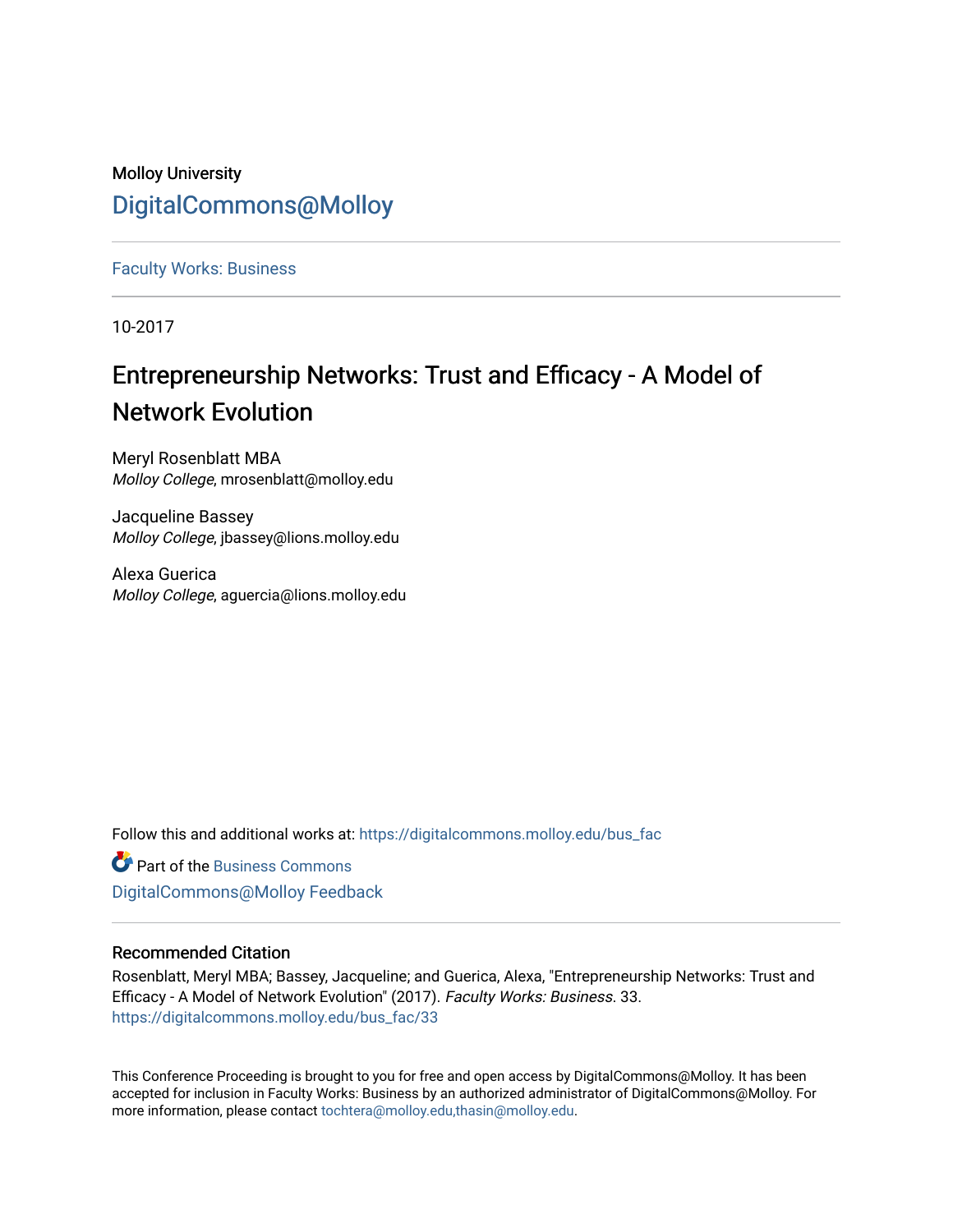## **Entrepreneurship Networks: Trust and Efficacy A Model of Network Evolution**

*Jacqueline Bassey Alexa Guercia Meryl Rosenblatt* Molloy College Molloy College Molloy College Molloy College Molloy College Molloy College Molloy College Mollo 1000 Hempstead Ave. 1000 Hempstead Ave. 1000 Hempstead Ave. Rockville Centre, NY, US Rockville Centre, NY, US Rockville Centre, NY, US 516-512-9102 516-761-1411 516-323-3089 *[jbassey@lions.molloy.edu](mailto:jbassey@lions.molloy.edu) [aguercia@lions.molloy.edu](mailto:aguercia@lions.molloy.edu) mrosenblatt@molloy.edu*

#### *ABSTRACT*

There is a vast body of research that demonstrates how entrepreneurs mobilize different networks (business, professional, family and friends) as sources of knowledge, new ideas, financing and support. Both network relationships and network structure will influence the likelihood of entrepreneur's success during the establishment and growth stages of the new enterprise. The entrepreneur's ability to acquire resources needed is influenced by network characteristics such as network size, diversity, density, cohesiveness, and the position of the entrepreneur within the social network. This paper proposes a mixed-method approach, combining survey research and network data analysis, to gain a deeper understanding of entrepreneurial networks.

**Keywords:** Entrepreneurship, resources, social networks, network analysis, tie strength, LinkedIn

#### **1 INTRODUCTION**

There is broad acceptance that the entrepreneur is embedded in a social network, the set of "actors" (individuals and organizations) to which the entrepreneur has a relationship (links or ties). The network plays a critical role in the entrepreneurial process, as it provides the entrepreneur with access to resources that can facilitate the likelihood of the firm's emergence and growth. Aldrich and Zimmer (1986) conceptualize the formation of new businesses as "a function of opportunity structures and motivated entrepreneurs with access to resources", and that entrepreneurship is a dynamic process that helps explain how new organizations "come to exist in a specific environment" (1986:10). Entrepreneurs will enlarge their networks to obtain information and resources, and they may position themselves within a network to facilitate reachability and connectedness to others to gain access to what is needed. Entrepreneurs often mobilize different networks, such as networks of family and friends, or networks of business contacts, investors and strategic partners. Ties that enable or influence the firm's economic choices on the basis of the relationship are "relationally embedded". Often the initial opportunities and resources available to the entrepreneur are relationally embedded ties of the entrepreneur's social network, such as family and close friends, which influence economic actions of the

newly emerging firm (Granovetter, 1985; Larson & Starr, 1993; Uzzi, 1996; Hite & Hesterly, 2001).

The major theoretical foundation for this paper includes the influence of cohesive, embedded networks (Granovetter, 1985; Coleman, 1990; Uzzi, 1996) and Burt's (1992) arguments for the advantages of structural holes. Granovetter's (1973) discussion of the strength weak ties, and the concept of embeddedness, argues economic behavior is embedded in a social context, or a network of relationships. It is both the context and the nature of relationships that influence the entrepreneur's ability to obtain resources needed for firm growth and survival (Hite and Hesterly, 2001; Hoang and Antoncic, 2003; Jack, Dodd and Anderson, 2008; Slotte-Kock and Coviello, 2010).

#### **2 SOCIAL NETWORK ANALYSIS**

Social network analysis is the set of methods that have emerged to study networks and network characteristics. Specifically, it is the analysis of the patterns of connections within the network, and how they relate to one another. A network is a set of relationships between "objects" or "nodes" which can be people, organizations or countries. A social network is one in which the nodes are social entities or individuals, also referred to as actors, who are linked to one another by relationships, or social ties.

#### **2.1 The Network Perspective**

.

The network perspective was popularized by Mark Granovetter in his highly influential article, "The Strength of Weak Ties" (1973). Embodied in Granovetter's theory is the notion that society consists of highly connected clusters comprised of people or groups (nodes), and relationships between them (links or ties). Strong ties are characteristic of relationships with friends and family. They are a source of trust, support and frequent interaction. Weak ties are more distant and can provide a source of new, novel and non-redundant information. Weak ties play a critical role in our ability to communicate with the outside world. The structure of society then is made up of a collection of clusters – where each node is connected to all the other nodes within the cluster, and clusters are linked to other clusters by weak ties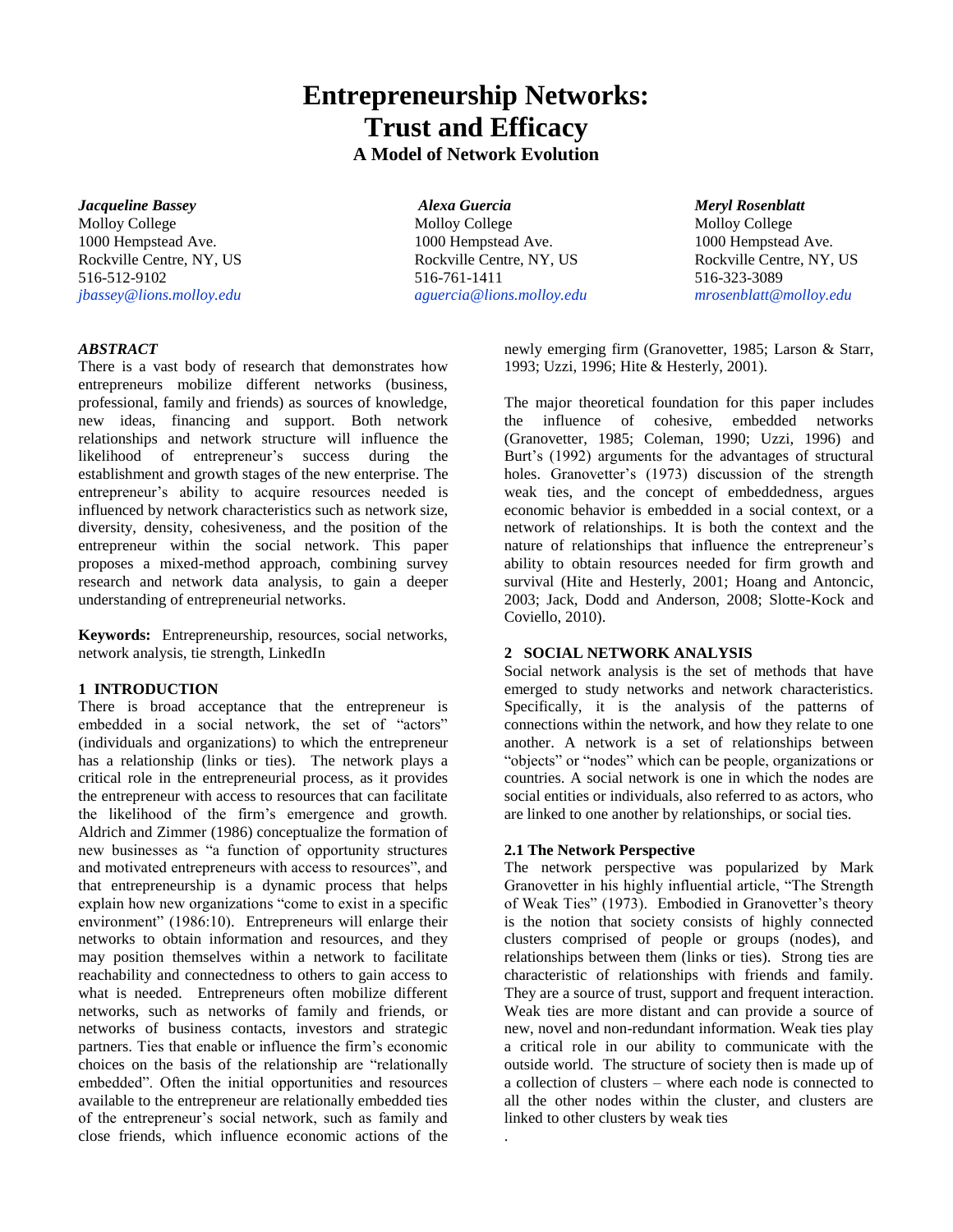#### **2.1 The Strength of Weak Ties**

Granovetter's seminal theory (1973) is perhaps the best known and most significant theoretical contribution in the field of network analysis (Freeman, 2004). In this article, Granovetter focuses on one aspect of network interaction – the strength of interpersonal tie. Granovetter proposes that close relationships have three characteristics: frequent interactions, an extended history, and some degree of intimacy and mutual confiding. He argues that our acquaintances (weak ties) are less likely to be socially involved with one another than our close friends (strong ties). The stronger the tie between two individuals the more similar they are likely to be, and the more redundant the information that they share. Importantly, strong ties are often also imbued with a high degree of trust, reciprocity, and are a ready source of advice and support for the entrepreneur. Weak ties are more useful for the diffusion of novel information and new ideas, and facilitate the flow of information throughout the network. These ties are considered very effective in helping the entrepreneur gain access to resources. Without weak ties, or with too few, social systems will become fragmented and information spreads more slowly. Granovetter's work stimulated the development of new theories, and a large body of research. Most important was Ronald Burt's research on structural holes (1992).

#### **2.2 Structural Holes**

Structural holes signify network patterns where parts of the network are widely unconnected so that existing connections may be the only route through which information and other resources flow. Ronald Burt (1992) used the term *structural hole* to indicate the separation between non-redundant and redundant contacts. He extends the "weak ties" argument by emphasizing the competitive advantages of those actors that bridge structural holes, in that they become a source of new and novel information, which improves likelihood of innovativeness and discovering opportunities. Finding and exploiting structural holes provides the entrepreneur with competitive advantages.

#### **2.3 Multiplexity**

Multiplexity is the number of separate social connections between any two actors. It is the interaction of exchanges within and across the specific tie or relationship. A single tie between individuals, such as a shared workplace, is a uniplex relationship. A tie between individuals is multiplex when those individuals interact in multiple social contexts, such as the office and gym (Uzzi, 1997: Borgatti, Everett & Johnson, 2013).

#### **2.4 Other Network Measures**

The essence of social network theory and analysis must also consider the individual's entire network, which can be be analyzed (and visualized) using computer-based software programs and the availability of digital network data sets. Networks have several useful properties for entrepreneurs, and a variety of measures are used to uncover patterns within the social structure. The most

intuitive network measure is *network size*, defined as the number of direct links between actors. Analyses of network size can often measure the extent to which resources can be accessed at the level of the entrepreneur. Entrepreneurs enlarge their networks to get crucial information and other resources from those they see as more knowledgeable. *Density* is the number of connections contained within the network – and its opposite, *structural holes*, which signifies the lack of connections. *Network constraint* describes the extent to which your network spans different groups (i.e. bridging structural holes) or is concentrated in one or two areas. *Betweenness* represents the number of structural holes, or bridging opportunities, to which the entrepreneur has exclusive access. Exclusive access to a structural hole exists if you lie on the shortest path between two contacts in the network.

#### **3 METHODOLOGY**

The main goal of this study was to develop a model to help researchers examine relationships between network structure at various stages of the entrepreneurship process. Using a combination of traditional survey research methods and network data analysis, this research design aims to obtain in depth information regarding the entrepreneur's interrelationships, and add a quantitative perspective using whole network analytic tools via LinkedIn data.

**3.1** We have developed a structured script that allows us to capture information concerning the strength of relational ties, and in which ways these ties support the entrepreneur's activities. As a result of our data collection, we are able to compare the macro-network structure and micro patterns of relationships. The appeal of a mixed method designs lies, in part, in the promise to use the strengths of quasi-qualitative and quantitative methodologies in one study. Recent mathematical developments and user-friendly computer programs for visualizing and measuring networks have led to significant advances in quantitative social network analysis. However, there have been arguments for the inclusion of surveybased/qualitative approaches not necessarily to replace quantitative methods, but to complement them. Quantitative approaches map and measure networks by simplifying social relations into numerical data, where ties are either absent or present. But they do not consider questions that may be of importance to understanding human interaction in networks studied by social scientists.

A cross-sectional survey enables analysts to consider issues relating to the contextual and relational aspects of social ties. For the survey research, participants were asked to reflect on up to five relationships that have influenced their business activities. In specific they were asked if the individual or organization they had an established relationship with was an entrepreneur, and if they offered business advice, financial support or information and other resources. Within each relationship, participants are asked to describe the strength of ties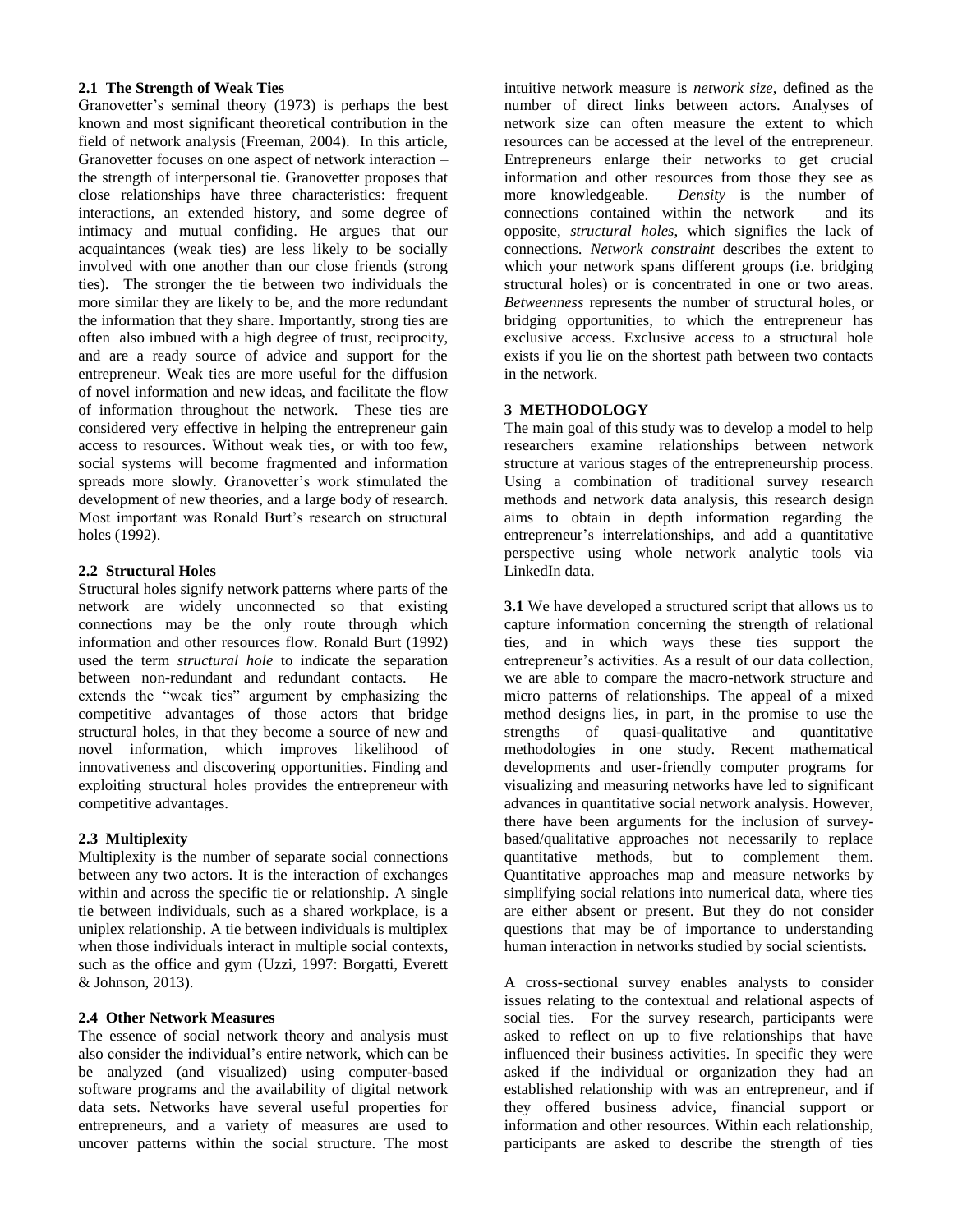related to the setting and context of the relationship. The setting referring to the frequency of interaction and length of relationship, and the context was described in terms of the specific tie; if they are strangers versus family members or if they are in your social circle versus business circle, using a continuum scale of 0-5 points.

**3.2** The quantitative phase of this research is possible because of access to network mapping software via Sociolab.com, an open source project that utilizes LinkedIn network data, and is intended for personal or academic use. LinkedIn is the most important social network site for reaching out to, and connecting with, businesses and professionals. LinkedIn operates the most comprehensive database that most entrepreneurs need to utilize (www.socialmediatoday.com/socialnetworks). The goal of the Sociolab site is to help educate people about their social network data, and make analysis more accessible for everyday users. It has been used at over 20 universities across the world to teach students about the power of social network analysis as part of undergraduate and MBA curricula. This makes it an ideal tool for this research project.

#### **4 FINDINGS**

Survey responses and key LinkedIn network metrics were analyzed for the four respondent cases. Findings are summarized below.

#### **4.1 Survey Data**

Respondents volunteered top relationships consisting of family (5), friends (7), and business partners/associates (5). Eleven of the relationships reported were also entrepreneurs. Across all relationships, access to multiple resources was made available:

• 10 provided business advice, this included moral support, encouragement, helpful feedback and business experience.

• 5 provided financial support.

• 11 provided information/other resources, which included business ideas, specifically marketing/marketing communications and new product-related, as well administrative advice. Among these respondents, three reported relationships that were consistent with network concepts presented earlier, family and friendship were close/strong, while business relationship ties appeared to be weaker. One respondent however, had a business partner who was also a close family relation.

#### **4.2 LinkedIn Measures**

For the reporting of these data, percentiles are used because they are more informative than the raw values. Given that online networks are much larger and more disperse than those reported in network surveys, the raw values appear to be very low, as these measures were initially calibrated for smaller networks. Because of the small sample size of the research presented in this paper, the analysis is intended as a framework to be employed in future, larger scale studies.

| Case | <b>Network</b><br><b>Size</b> | <b>Network</b><br><b>Constraint</b> | <b>Density</b> | <b>Betweenness</b> |
|------|-------------------------------|-------------------------------------|----------------|--------------------|
|      | $\frac{0}{0}$                 | $\frac{0}{0}$                       | $\frac{0}{0}$  | $\frac{0}{0}$      |
| (a)  | 11.2                          | 8.9                                 | 7.8            | 9.6                |
| (b)  | 12                            | 18.8                                | 17.5           | 19                 |
| (c)  | 51.6                          | 51.1                                | 51.8           | 56.6               |
| (d)  | 52.8                          | 54.1                                | 48.5           | 54                 |

Respondent cases (a) and (b), are small ecommerce merchants while (c) and (d) are larger service-related organizations. The two smaller firms display networks with connections lower than the average Linkedin users while the larger firms appear to make extensive use of their Linkedin accounts, and network size would indicate that these entrepreneurs actively accept and send invitations to "connect" using this platform. For all entrepreneur respondents, network measures are proportionally in-line, so that none exhibit stronger degrees of *constraint*, *density* or *betweenness*. In instances where percentage of network betweenness is higher than network constraint, the entrepreneur may have greater opportunity to bridge other portions of their network and tap into diverse resources

Whole network measures alone may be interesting but appear to provide little practical insight into entrepreneurial relationships. Aside from the visual maps which help to "picture" our social networks, the comparative analysis is in relation to all Linkedin users. Therefore, the scope of analysis is broad but not necessarily deep. Combined with the survey data however we gain additional perspective which lends support to network research that has demonstrated a strong relationship between tie strength and access to different types of entrepreneurial resources. Further research that includes more qualitative, exploratory interviews can provide deeper insight and a more robust picture of entrepreneurial networks that will help build on the existing knowledge.

#### **REFERENCES**

Aldrich, H., Zimmer, C., 1986. Entrepreneurship through social networks. In: Sexton, D.L., Smilor, R.W. (Eds.), The Art and Science of Entrepreneurship, pp.  $3 - 23$ .

Araujo, L. and G. Easton (1996). Networks in socioeconomic systems: a critical review. Networks in Marketing. D. Iacobucci. Thousand Oaks, CA., Sage Publications: 63-107.

Borgatti, S. P., Everett, M. G., & Johnson, J. C. (2013). *Analyzing social networks*. SAGE Publications Limited.

Burt, R. S. (1992). Structural Holes: The Social Structure of Competition. Harvard University Press.

Coleman, J. S. (1988). Social capital in the creation of